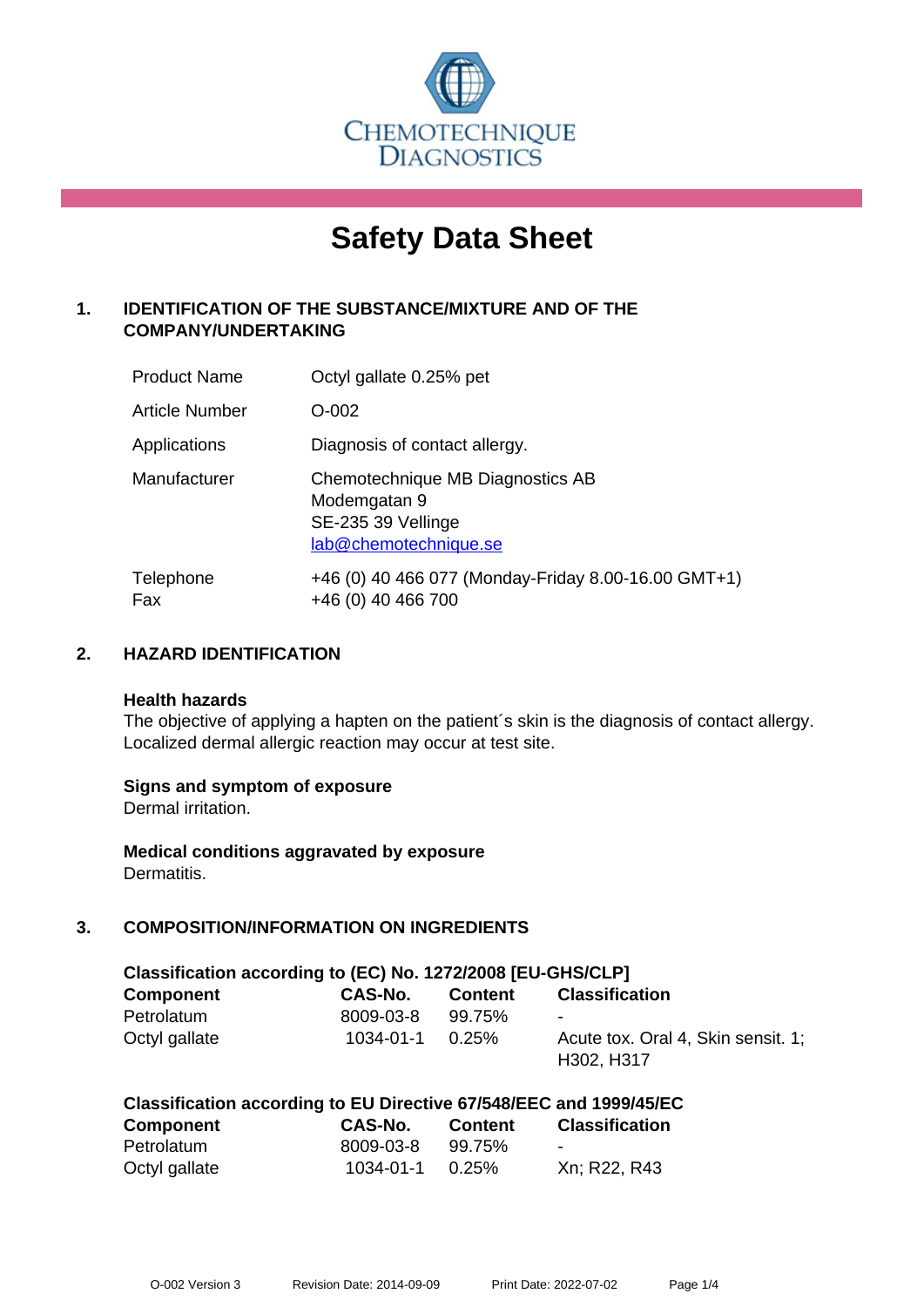## **4. FIRST AID MEASURES**

## **Emergency and first aid procedures**

Obtain medical attention.

# **5. FIRE-FIGHTING MEASURES\***

#### **Suitable extinguish media**

CO2, powder or water spray. Fight larger fires with water spray or alcohol resistant foam.

# **For safety reasons unsuitable extinguishing agents**

Water with full jet.

## **Special protective equipment for fire-fighters**

Wear self-contained respiratory protective device. Wear fully protective suit.

\*Data is shown for petrolatum only

## **6. ACCIDENTAL RELEASES MEASURES**

**Steps to be taken if material is released or spilled** Contain and place in a closed container.

# **7. HANDLING AND STORAGE**

**Precautions to be taken in handling and storage** Store dark at 5-8°C. Avoid extended exposure to light. FOR EXTERNAL USE ONLY.

# **8. EXPOSURE CONTROLS/PERSONAL PROTECTION**

**Respiratory protection** Not required.

**Ventilation** Local exhaust.

**Protective gloves** Disposal gloves.

#### **Eye protection** Not required with normal use.

## **Work/Hygienic practices**

Wash hands after each use.

## **9. PHYSICAL AND CHEMICAL PROPERTIES**

Odour **Odourless** 

Appearance Ivory White Semi-solid

Melting point\* 50-55° C Flash point\*  $>100^{\circ}$ C

Boiling point\* No data available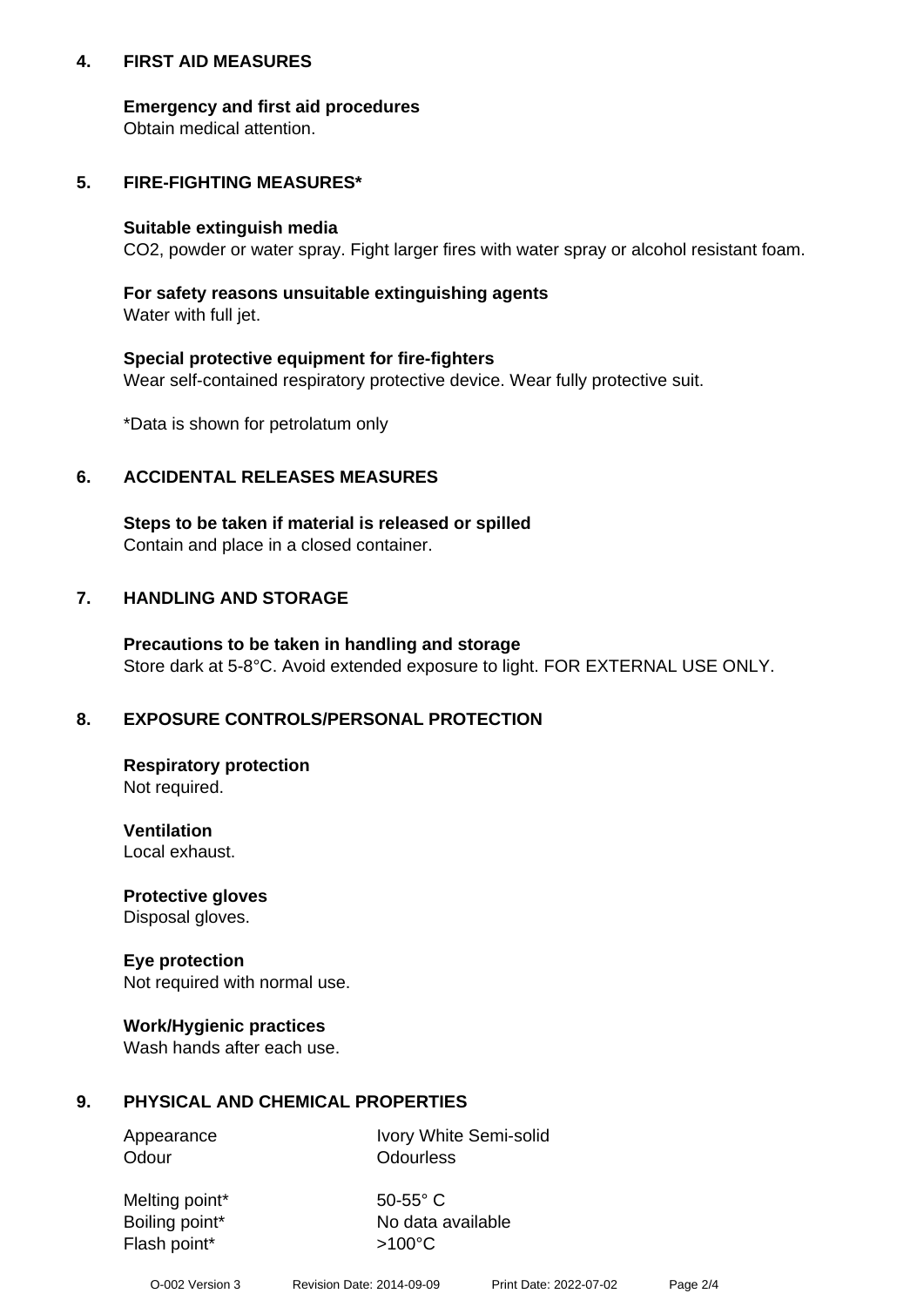Density\* No data available. Solubility in/Miscibility with Water\*

Self ignition\* Product does not self ignite. Danger of explosion\* Product does not present an explosion hazard. Insoluble

\*Data is shown for petrolatum only

# **10. STABILITY AND REACTIVITY**

#### **Incompability**

May react with strong oxidizing agents.

#### **Stability**

Stable at recommended storage conditions.

## **Hazardous byproducts**

Combustion may generate CO, CO2 and other oxides.

**Hazardous polymerization**

Will not occur.

## **11. TOXICOLOGICAL INFORMATION**

No data available.

## **12. ECOLOGICAL INFORMATION**

No data available.

## **13. DISPOSAL CONSIDERATIONS**

#### **Waste disposal method**

Comply with federal, state/provincial and local regulation.

#### **14. TRANSPORT INFORMATION**

Not dangerous goods.

## **15. REGULATORY INFORMATION**

The classification is according to the latest editions of the EU lists, and extended by company and literature data.

#### **16. OTHER INFORMATION**

#### **Text of H-statements and R-phrases mentioned in Section 3**

| Acute tox. Oral 4 |                           | Acute toxicity, Oral (Category 4)   |          |  |
|-------------------|---------------------------|-------------------------------------|----------|--|
| Skin sensit. 1    |                           | Skin sensitization (Category 1)     |          |  |
| H <sub>302</sub>  |                           | Harmful if swallowed                |          |  |
| H317              |                           | May cause an allergic skin reaction |          |  |
| O-002 Version 3   | Revision Date: 2014-09-09 | Print Date: 2022-07-02              | Page 3/4 |  |